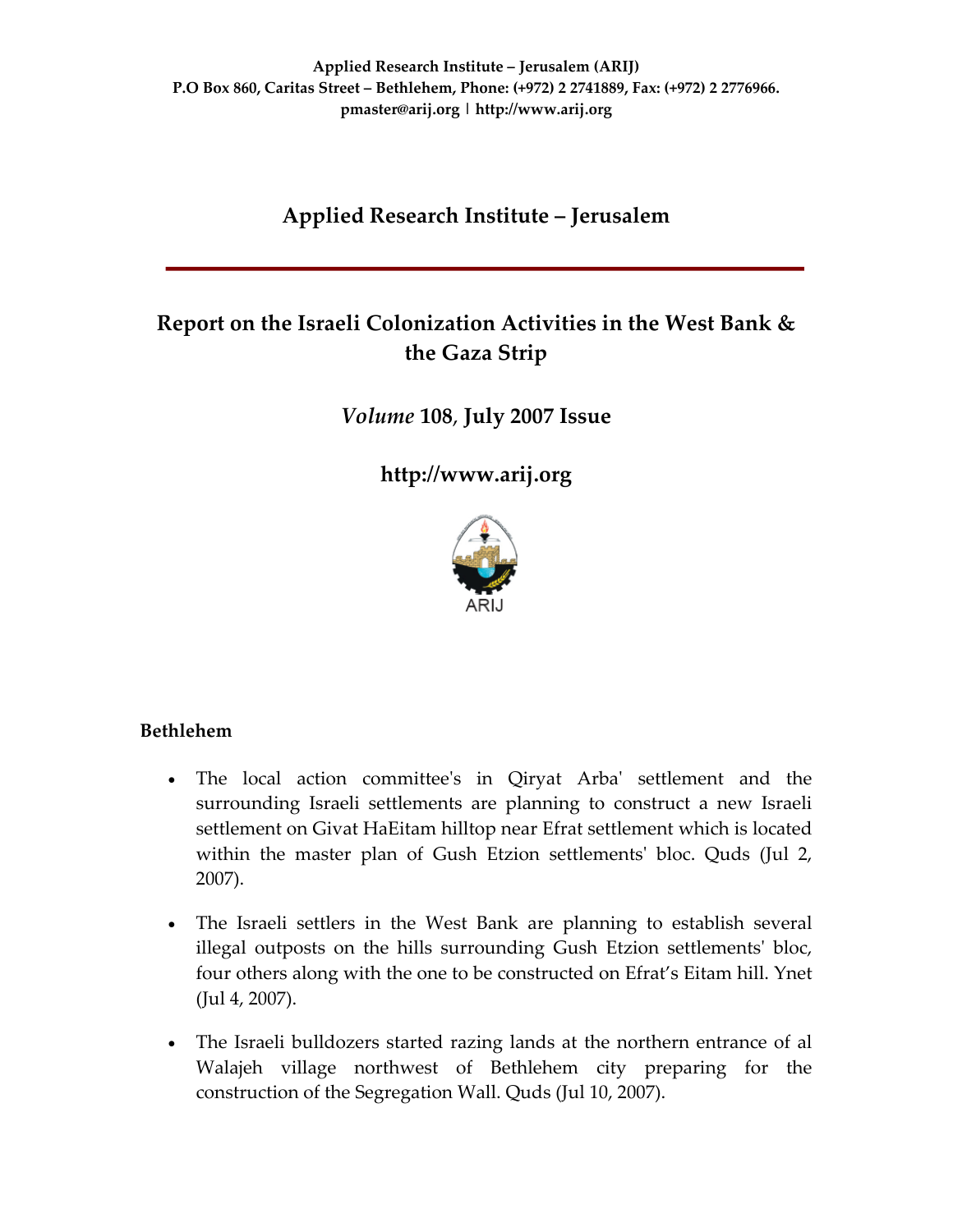- The Israeli authorities handed out residents of Beit Jala military notices stating the confiscation of vast areas of agricultural lands located in the area of Cremisan to continue constructing the Segregation Wall. Quds( Jul 15, 2007).
- The IOF demolished the 200 m<sup>2</sup> house along with two caravans owned by Muhammad Hussein Al Kamel in Al ʹAsakra village east of Bethlehem for not being licensed. Wafa (Jul 19, 2007).
- The Israeli Forces staged into Al Duha town west of Bethlehem city, searched several Palestinian houses and caused losses to the properties. Wafa (Jul 19, 2007).
- The Israeli occupation army handed out residents of Artas and Khalayel al Luz orders to evacuate their 3000 dunums of lands and properties in 45 days under the pretext that these lands are classified as state lands. Wafa (Jul 24, 2007).
- The IOF took over the house of Odeh Al Hramy in Abu Njaim area east of Bethlehem city and turned it into military barracks. Wafa (Jul 25, 2007).
- Hundreds of Israeli settlers tried to take over lands in Artas village in an attempt to construct a new outpost in the area. Wafa (Jul 25, 2007).

### **Hebron**

- The IOF notified resident Ibrahim Abu Shrar in fuqeiqis village southwest of Hebron city of their intention to demolish his agricultural nursery claiming that it was built without license. Moreover, the IOF notified Kazem Al Halaq in Al Rehiya village to evacuate his 50 dunums of lands planted with Olive and Almond trees. Wafa (Jul 1, 2007).
- The Israeli troops aggressed on three Mosques (Al Haras, 'Abed El Hai Shahen and Al Sharabaty) north of Hebron city, causing damages to the properties. Wafa (Jul 4, 2007)
- The IOF broke into the deaf and hard of hearing society in Hebron city, causing severe losses to the properties. Wafa (Jul 4, 2007).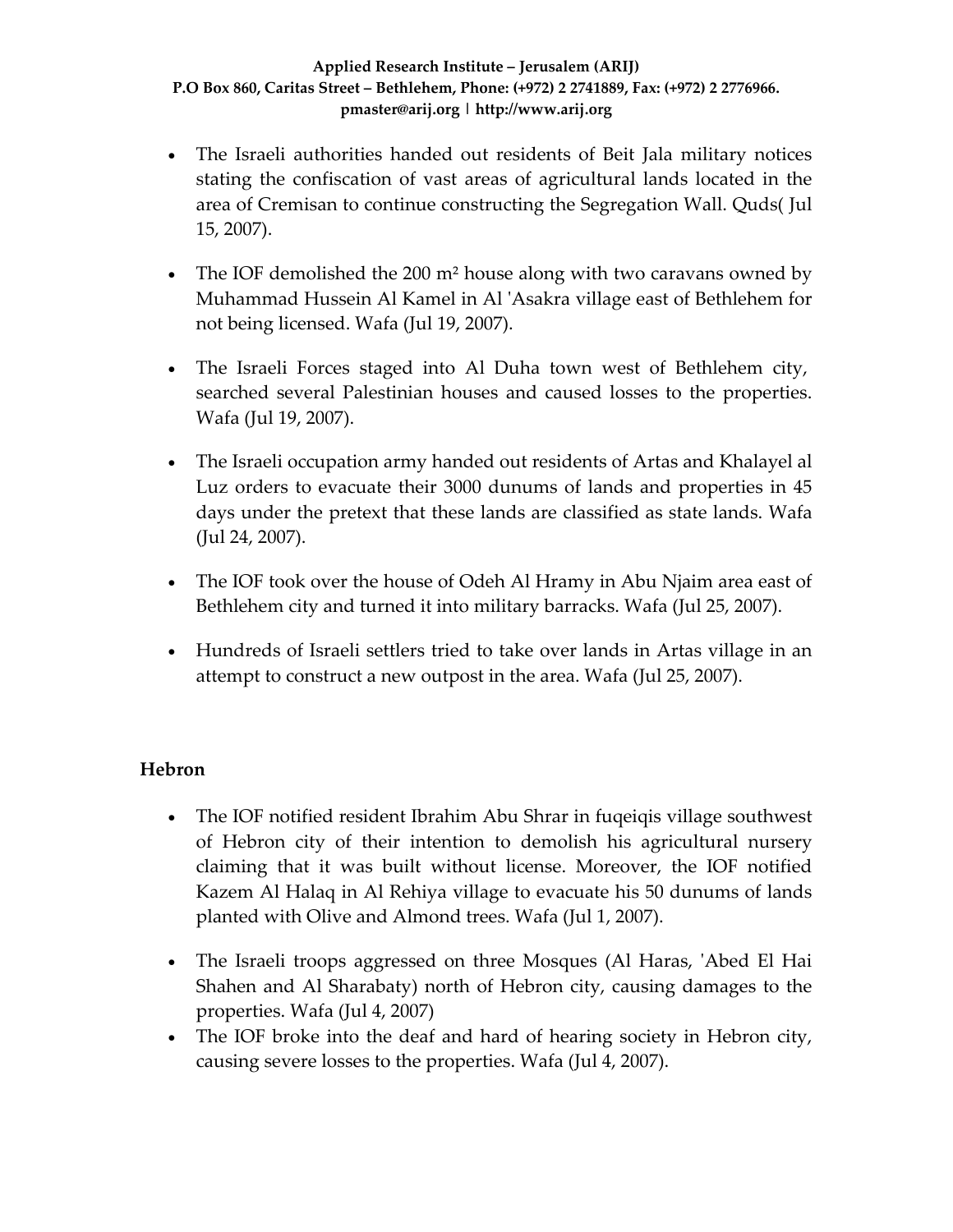- The Israeli settlers of Havat Ya'er southeast of Yatta town south of Hebron city aggressed on two Palestinian houses in Susiya village and tried to uproot Olive trees in the area. The houses are owned by Musa Muhammad Shanaran and Khalil Muhammad Al Herani. Wafa (Jul 9, 2007).
- Settlers of Otni'el settlement northwest of Hebron city uprooted trees belonging to the Palestinian village of Rabud . Maʹan news (Jul 16, 2007).
- The Peace Now Settlement Watch team discovered a new outpost in the Southern Hebron Hills, close to the settlement of [Ma](http://www.peacenow.org.il/site/en/peace.asp?pi=57&docid=255)'on, in which a tent and two water containers have been erected. Peace now (July 16, 2007).
- Settlers of 'Otni''el settlement seized 30 dunums of lands belonging to residents of Yatta and Karma villages near the settlement, south of Hebron city, and uprooted tens of Olive, Almond and Vine trees. Wafa (July 17, 2007).
- Settlers of Ramat Yashi settlement in Tel Al Rumeida neighborhood set fire into 7 dunums of lands and caused damage to 70 olive trees and hundreds of Almond and Vine trees owned by the inheritance of Ratib Salem Abu Haykal. Wafa (Jul 23, 2007).
- The Israeli settlers took over 13 dunums of lands owned by Al Jabarin family in Yatta town south of Hebron city and supplied the area with equipments in order to construct a new outpost. In addition, settlers of Maʹon settlement closed the road leading to the helmets and villages in the area. Wafa (Jul 23, 2007).
- The Israeli troops invaded Hebron city and searched a number of Palestinian houses. Among the owners, the following was known: Muhyi Al Batat in Karm Al Ashqar neighborhood and caused severe losses. Wafa (Jul 24, 2007).
- The Israeli Supreme court issued an order to remove 10 kilometers Wall section that has been constructed on road # 60 and pay NIS 30,000 to the landowners that has been affected by the construction of that wall section. Wafa (Jul 25, 2007).
- The IOF staged in al Hawouz area south of Hebron city and searched several numbers of commercial stores. In addition the IOF erected a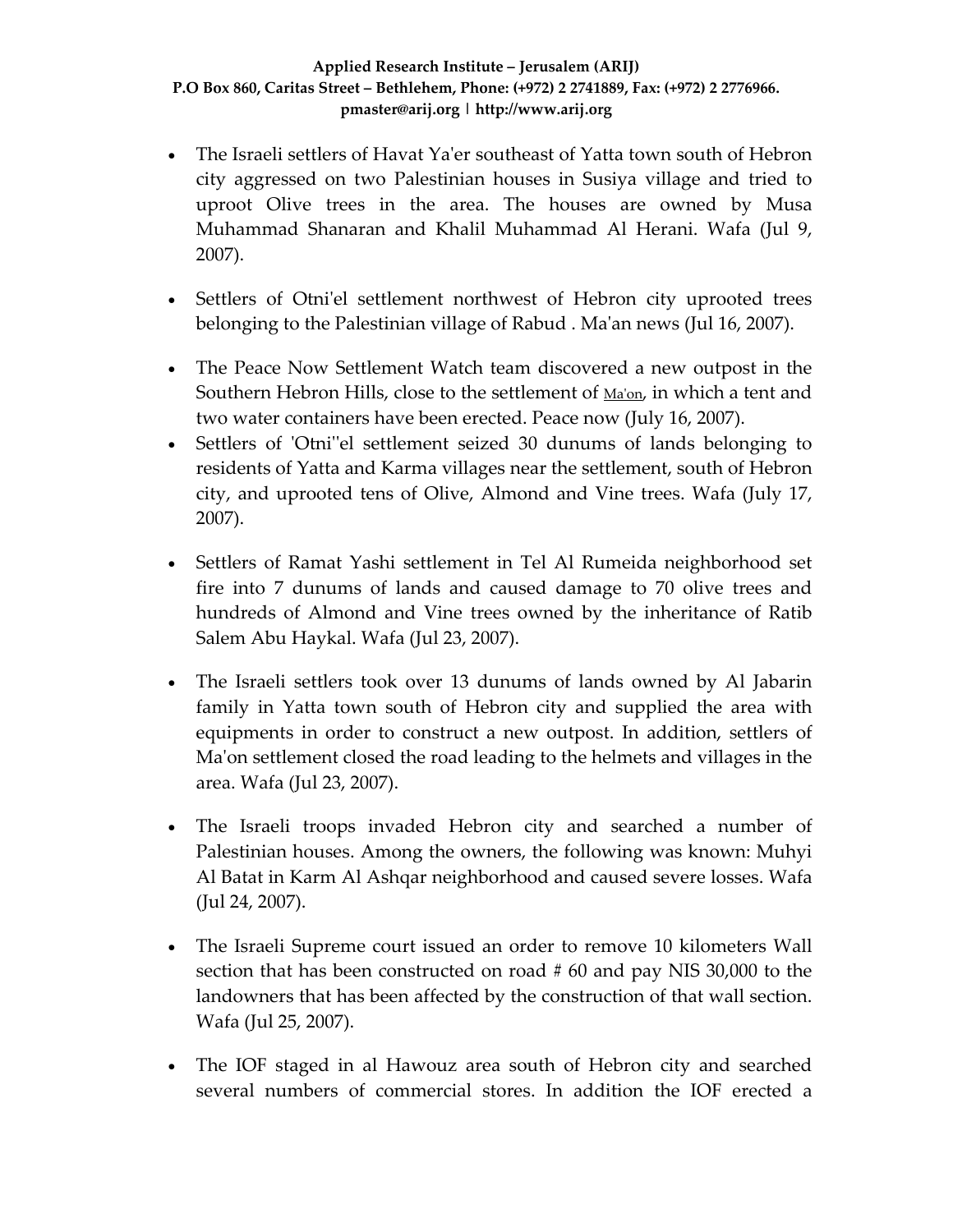checkpoint in the area and restricted Palestinian access. Wafa (Jul 29, 2007).

### **Jenin**

- The Israeli Forces invaded Kafr Dan village under heavy barrage of gunfire and took over more than 10 houses and turned them into military watch points. Among owners, the following was know: Nabil 'Amir ʹAbed. Wafa (Jul 11, 2007).
- The IOF constructed a checkpoint between Jenin city and the American University hindering students from accessing it. Wafa (Jul 15, 2007).
- The Israeli Forces added several numbers of caravans between Silat Al Dhahr town and Bizariya near Jenin‐ Nablus main road. Quds (Jul 17, 2007).
- The Israeli Forces staged into Rummana village northwest of Jenin city, took over the house of Tareq Subhy Nemer Sbeihat and caused severe damages to the properties. Wafa ( Jul 17, 2007)

### **Jerusalem**

- The Israeli Forces closed a permanent checkpoint near Jaba' village northeast of Jerusalem city and restricted Palestinian movement. Wafa (Jul 1, 2007).
- The Israeli bulldozers started razing 180 dunums of agricultural lands in Al Jib village northwest of Jerusalem city in an attempt to erect roads leading to the nearby settlement of Pisgat Zeʹev. Wafa (Jul 2, 2007).
- The Israeli authorities' inaugurated new two-way, three-kilometer road leading to the Western Wall aimed at easing traffic congestion in Jerusalem's Old City. The road was constructed at a cost of NIS 22 million, runs from opposite the Sultan's Pool, alongside the Hinnom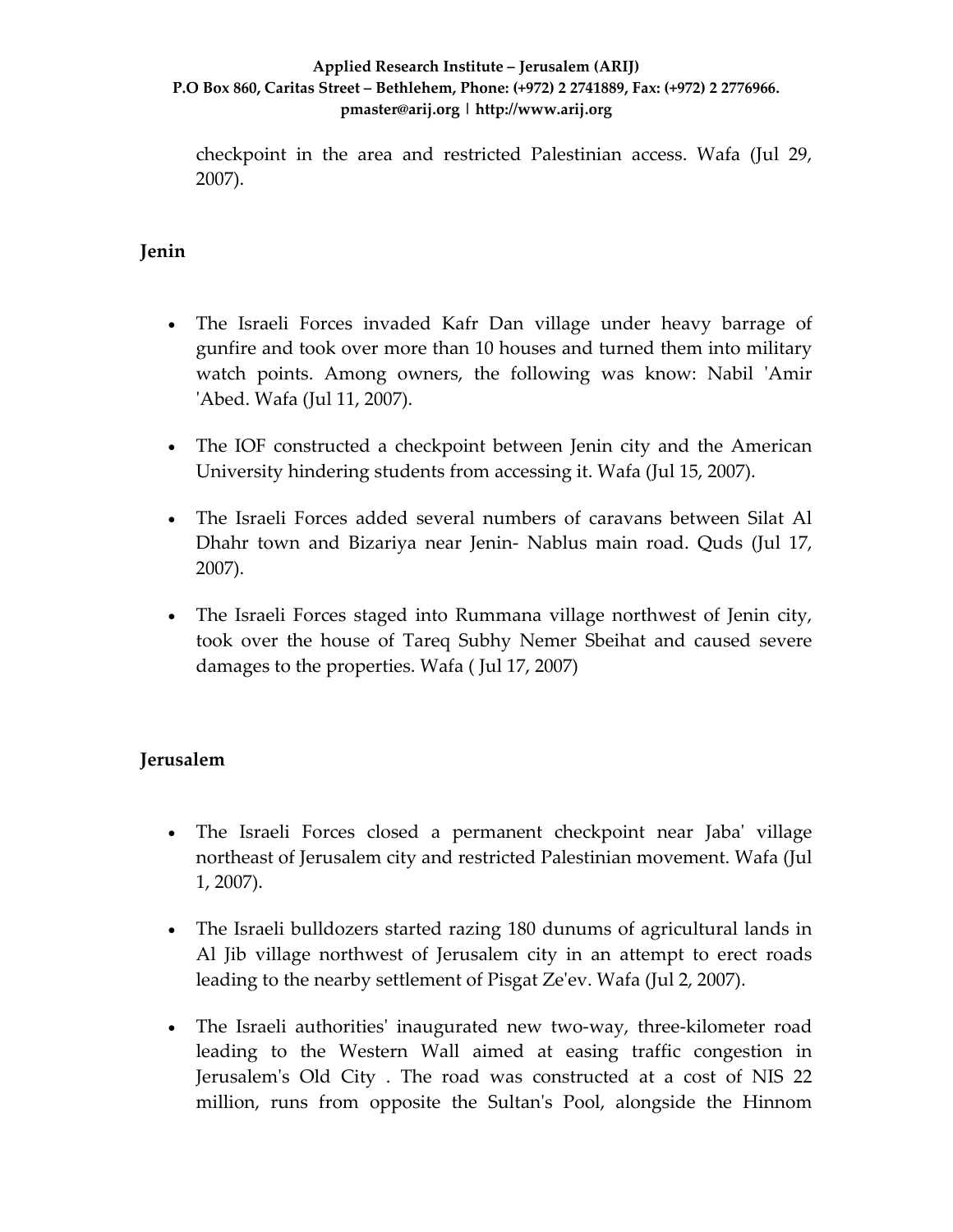Valley, and up to the City of David across from the Old City 's Dung Gate. Jpost (Jul 3, 2007).

- Plans to construct a major new bridge to the Mughrabi Gate adjacent to Jerusalem 's Western Wall directly through an archeological garden. The planned major bridge was meant to replace a temporary bridge that was constructed on the section of the Western Wall allocated for womenʹs prayer. The bridge is three times the size of the original one. Jpost (Jul 3, 2007).
- The Israeli local court in Jerusalem postponed orders to demolition the two houses of Ashraf Al Jaʹbary and Muhammad ʹEid Al Hadad in Jerusalem city. Quds (Jul 14, 2007).
- The Israeli bulldozers continued razing lands in the vicinity of 'Anata-Shu'fat refugee camp northeast of Jerusalem city in an attempt to transfer it into a terminal. Quds (Jul 17, 2007).
- The Israeli committee for planning and construction agreed on opening road # 9 that connects Mutsa junction on Jerusalem road with Tel Aviv and Ramot settlement north of Jerusalem . Quds (Jul 18, 2007).
- The IOF demolished the 70 m<sup>2</sup> house of Muhammad 'Eid Al Ja'bary in Tal Al Ful in Beit Hanina for not being licensed. The IOF also demolished the 100 m<sup>2</sup> house of Muhammad Mustafa Al 'Eisawi in 'Anata town for the same pretext. It is worth mentioning that in Khalet Al 'Ein in At Tur, a Palestinian resident was forced to demolish his own house for the same pretexts. Quds (Jul 18, 2007).
- The Israeli bulldozers demolished the house of Walid Khalil Mershid Al Rajaby (150 meters) in Beit Hanina under the pretext of being unlicensed and charged a penalty of NIS 40,000. Quds (Jul 19, 2007).
- The Israeli committee for building and construction agreed on a new plan to construct an iron gate at Al Magharba gate in Jerusalem city. Wafa (Jul 26, 2007).
- The Custodian of Absentee Law charged resident Omran Subhi Sa'ed Al Na'agy in Bab Hatta neighborhood in the old city of Jerusalem a penalty of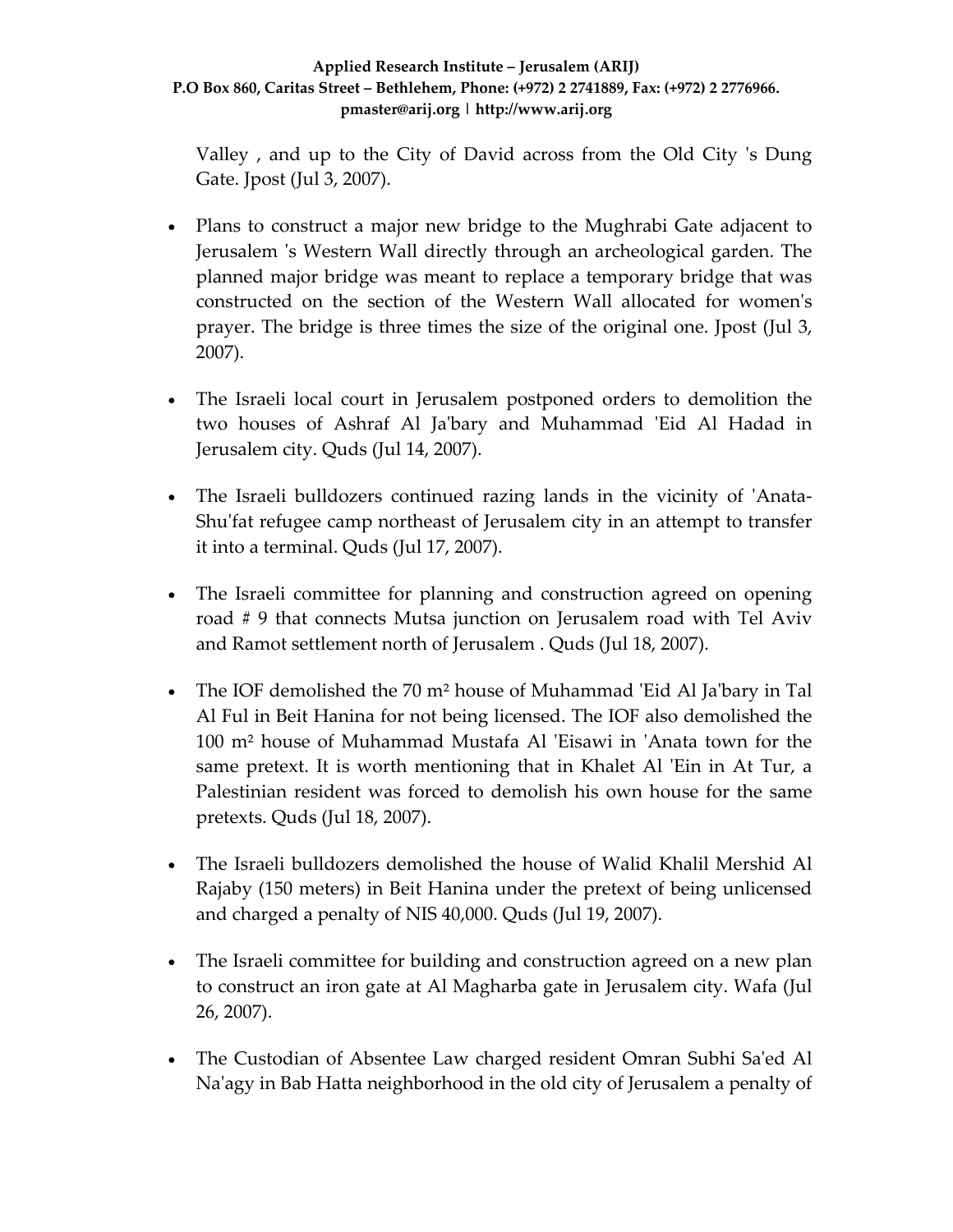\$ 76,500 as an alternative for renting his two‐storey house which the Custodian claims ownership of. Quds (Jul 27, 2007).

- The Israeli authorities are planning to confiscate lands in Silwan town to construct a park lot that will accommodate 280 cars and 100 buses. Lands are separated into two plans, the first of which, will take over 9 parcels of lands owned by Issa Al Hadad, Mahmud ʹAtta Allah, Ahmad ʹAtta Allah, Abu Wael Masuda, the Orthodox Monaster, ʹAbasy and Hilwa Al Hussein, Abu Yasin Al Kurky, Mahmud 'Atta Allah and Fuad Siyam; while the second will take over 150 dunums of lands owned by Salim Ramadan (7 dunums), Yasin ʹAtta Allah (2 dunums), Amin Ramadan (30 dunums), Yasʹ Shaʹban (1 dunum) Al Jadwal (50 dunums), Al ʹAlyout Mountain (50 dunums) and Mahmud Ramadan (3 dunums). Quds (Jul 29, 2007).
- The Israeli bulldozers demolished the fifth floor  $(260 \text{ m}^2)$  of a residential building owned by Khalawy Iskafy in Beit Hanina under the pretext of being unlicensed. Quds (Jul 31, 2007).

### **Nablus**

- The Israeli administration of Huwwara military camp is attempting to expand the nearby Huwwara prison to accept more people. Wafa (Jul 2, 2007).
- The IOF restricted Palestinian movement at Al Bathan checkpoint and hindered access to and from Nablus city; whereby, several numbers of flying checkpoints were erected on the roads north, south and northwest of the city. Wafa (Jul 3, 2007).
- The IOF staged into Nablus city and took over several numbers of houses and turned them into military watch points. Among the owners, the following was known was Jamal Hamad. The IOF also took over Riham residential building. Wafa (Jul 5, 2007).
- The Israeli Forces surrounded two Palestinian residential buildings and razed a wall that surrounds one of the buildings in Rafidya neighborhood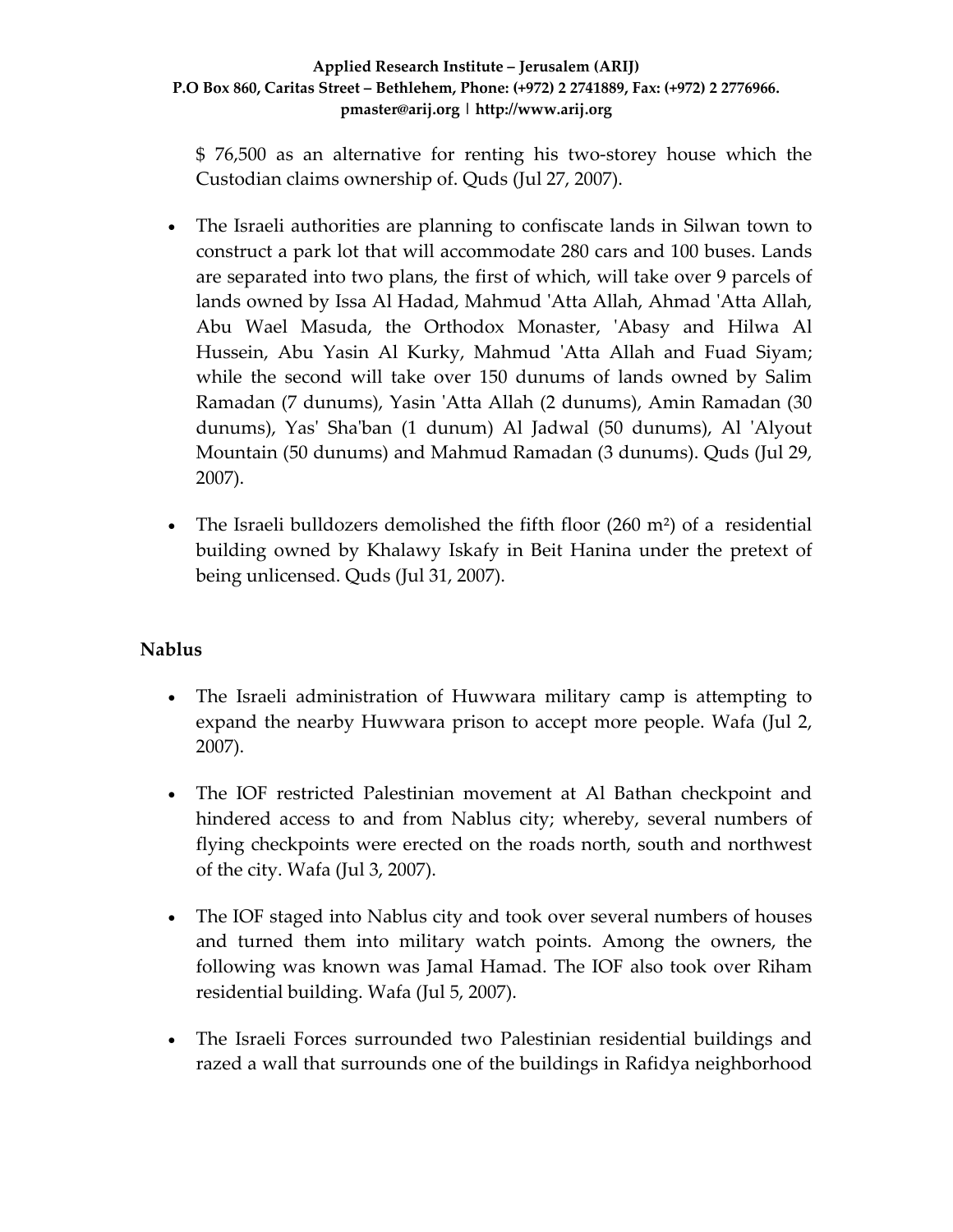west of Nablus city and forced all dwellers to evacuate their houses under the threat of weapons. Wafa (Jul 10, 2007).

- The IOF closed Huwwara checkpoint located at the southern entrance of Nablus city and hindered people from passing through. Quds (Jul 18, 2007).
- The Israeli Forces manning Al Bathan checkpoint hindered Palestinian students from Jenin, Tubas and the valleys from accessing the city of Nablus . Wafa (Jul 18, 2007).
- The IOF demolished the two-storey house of Al Natour family in Zawwata village west of Nablus city. Wafa (Jul 19, 2007).
- More than 30 Israeli bulldozers accompanied by a number of Israeli troops staged into 'Ein Beit Al Mai' refugee camp in Nablus city and took over Palestinian houses and turned them into military posts. Quds (Jul 21, 2007).
- The Israeli settlers of Allon Moreh set fire into more than 150 dunums of lands planted with Olives in Salem and Deir Al Hatab villages near Nablus . Wafa (Jul 22, 2007).
- The Israeli settlers supplied the evacuated settlement of Homesh north of the West Bank with infrastructure in an attempt to rebuild it. Wafa (Jul 22, 2007).
- The Israeli settlers of the evacuated settlement "Homesh" aggressed on a number of Palestinian houses in Burqa village northwest of Nablus city. Among the owners, the following were known: Nizar Seif, 'Abed El Slama Salah and Faleh Ahmad Salah. Wafa (Jul 22, 2007).
- The Israeli settlers of Yizhar settlement set fire into vast areas of lands planted with Almonds and Olives in 'Einabous village southeast of Nablus city. Quds (Jul 23, 2007).
- The IOF closed Al Bathan checkpoint from both sides and hindered Palestinians from accessing into or out of Nablus city. Wafa (Jul 29, 2007).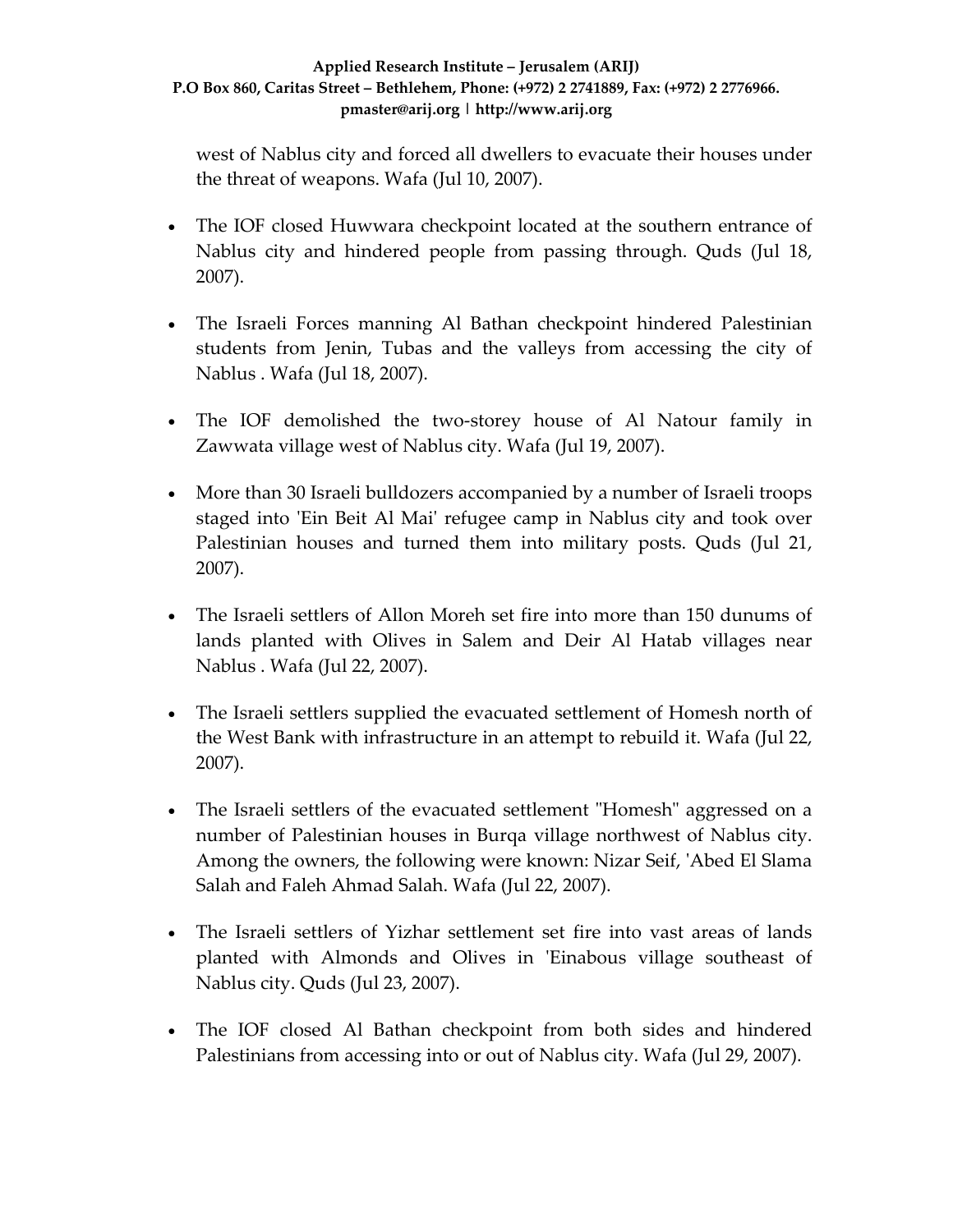• The IOF closed Tel- Nablus road and hindered Palestinian movement. Wafa (Jul 31, 2007).

## **Qalqiliya**

- For the second week on row the Israeli forces close the northern entrance of ʹAzun ʹAttma town east of Qalqiliya city which connects Qalqiliya and Tulkarm governorates. Quds (Jul 1, 2007).
- The Israeli Forces demolished a house, pool and Water tank in Ras Tira village northeast of Qalqiliya city under the pretext of being unlicensed which belong to 'Ali 'Awad Marab'a and Muhammad Hashim Marab'a. Wafa (Jul 12, 2007).
- The IOF demolished agricultural structures in Hijja village east of Qalqiliya city which belong to Zein Higawy and the inheritance of Safiya Basalat. Wafa (Jul 12, 2007).
- The Israeli bulldozers demolished the two-storey house of 'Abed El Fatah Rashid Bashir (360 m²) in Jinsafut village east of Qalqiliya city claiming that the house lies within Area C, area classified to be under the full Israeli control according to Oslo II Interim Agreement signed in 1995. Wafa (Jul 12, 2007).
- The Israeli occupation army manning the military checkpoint located at the eastern entrance of Qalqiliya city hindered Palestinians living inside the 1948 Israeli borders from accessing Qalqiliya city. Wafa (Jul 22, 2007).
- The Israeli Forces hedged with barbed wires thousands of dunums of agricultural lands in Al Marj area north of Qalqiliya city. Maan news (Jul 30, 2007).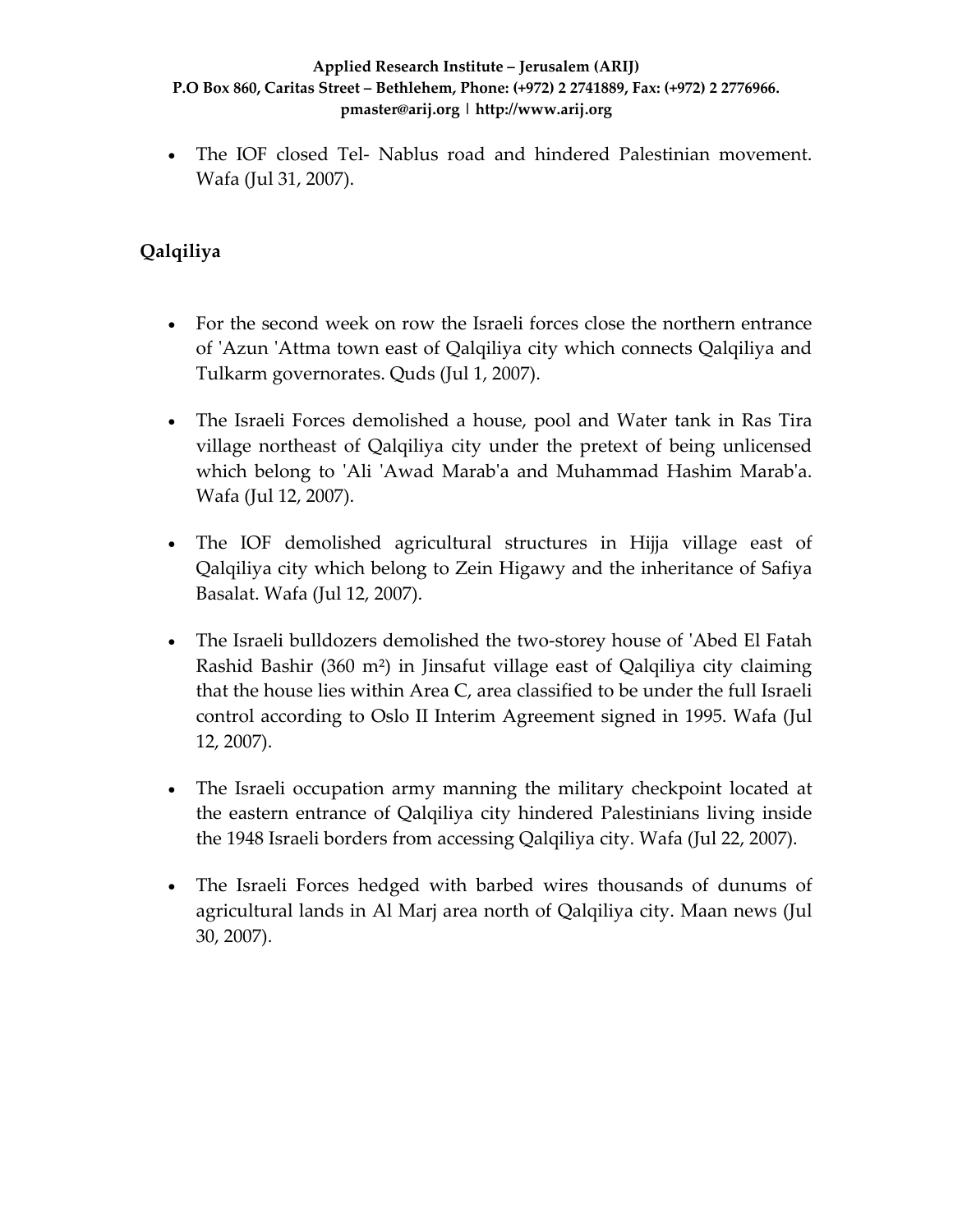### **Ramallah**

- The Israeli Forces restricted Palestinian movement at 'Atara checkpoint north of Ramallah city and prevented Palestinians under the age of 35 from access it. It is worth pointing out that this checkpoint connects the northern governorates with Ramallah district. Wafa (Jul 3, 2007).
- Hundreds of Israeli settlers tried to erect a new outpost in Al Midya village near Ramallah. Maan news (Jul 13, 2007).
- The IOF closed the iron gate located at the main entrance of At Tira village near Ramallah and hindered access to the village; in addition, the IOF closed ʹAtara checkpoint and detained Palestinians for hours. Quds (Jul 17, 2007).
- The IOF started constructing a new gate at the eastern entrance of Rantis village west of Ramallah city. Wafa (Jul 18, 2007).
- The IOF erected two temporary checkpoints the first, the first of which was erected at the northern entrance of Al Bireh city while the second was erected at the entrance of 'Ein Yabroud village northeast of Ramallah city. Wafa (Jul 29, 2007).

### **Salfit**

- The Israeli occupation Forces manning Za'tara checkpoint east of Salfit city hindered Palestinians aging less than 35 from accessing the checkpoint which caused delays to Palestinians heading to their destinations particularly to Ramallah city. Wafa (Jul 5, 2007).
- The Israeli authorities handed out military orders to demolish seven houses in Deir Ballut town west of Salfit city. Houses belong to Sa'ed Deeb Salem Kheir, Haytham ʹAbed El Rahman ʹAbed Allah, Nasr Suleiman Muhammad ʹAbed Allah, ʹAmer Yusif Mahmud ʹAbed Allah, Hikmat Hussein 'Ali 'Abed Allah, Sameh Masoud Mashal and Muhammad Ibrahim Mahmud Ismaʹil. Wafa (Jul 5, 2007).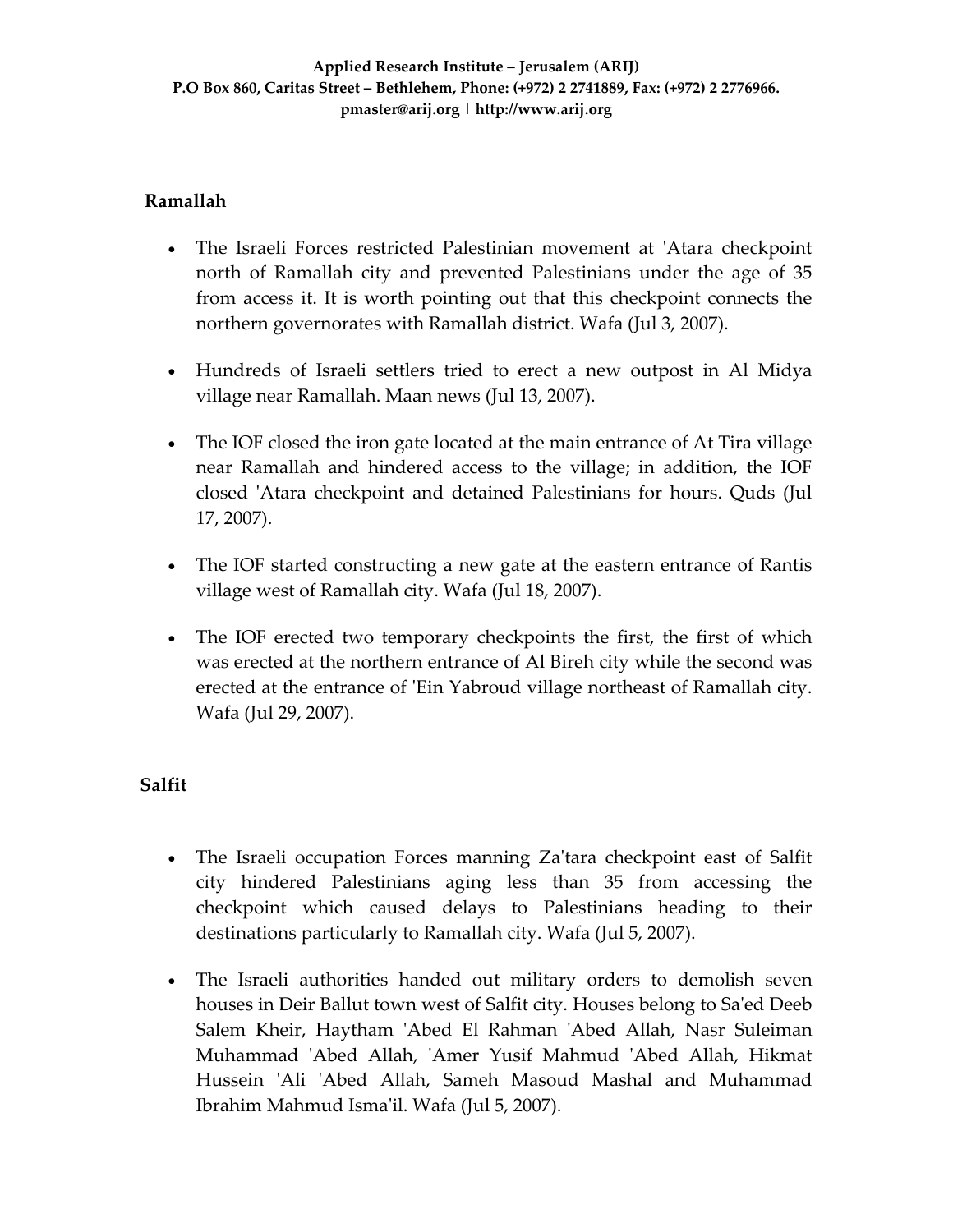- The IOF handed out military notices to 9 owners in Yasuf town in Salfit to stop constructing their houses claiming that the houses were built in Area C which is under the full Israeli control and requires a license permit from the Israeli Civil Administration. Houses belong to Muhammad Yusif Qasem 'Ebaya, basel Mefleh Reziq Yasin, Najeh Ibrahim Khalil Yasin, Ayoub Hasan Ayoub, Mash‐hour Shaher Muhammad Yasin, Zakariya Shaher Muhammad Yasin, Naʹem Ahmad Musa Hussein, Jihad Mahmud 'Abed Al Fatah and 'Abed Allah Met'eb 'Abed El Qader 'Abed El Fatah. Wafa (Jul 8, 2007).
- The IOF closed the wall gate located west of Al Zawiya village and hindered landowners from accessing their lands. Wafa (Jul 19, 2007).
- The Israeli settlers of Ariel freed pigs to the nearby lands of Salfit and caused severe damages to the cultivations. Wafa (Jul 19, 2007).
- The IOF handed out military notices to residents Muhammad Hassan 'Abady, 'Ali Hassan 'Abady, Diab Mash-hour 'Asy, Amin Yasin Mir'y, 'Ayman Yasin Mir'y and Ahmad Ibrahim 'Asy in Qarawet Bani Zeid town west of Salfit to demolish their houses for not being licensed. Wafa (Jul 28, 2007).

### **Tulkarm**

- The IOF closed Al Nafaq checkpoint south of Tulkarm city and detained Palestinian cars for hours which caused traffic jam. Wafa (Jul 2, 2007).
- The Israeli Forces closed Al Nafaq checkpoint and Jubara gate south of Tulkarm city and hindered Palestinians from accessing in and out of the city. Wafa (Jul 10, 2007).
- The IOF constructed flying checkpoint on the junction of Far'oun village south of Tulkarm city and hindered Palestinian access to and from the city. Wafa (Jul 23, 2007).
- The IOF closed 'Enav gate located at the eastern entrance of Tulkarm city and hindered Palestinian cars from accessing to and from the city claiming that the city of Tulkarm is a closed military area. Wafa (Jul 30, 2007).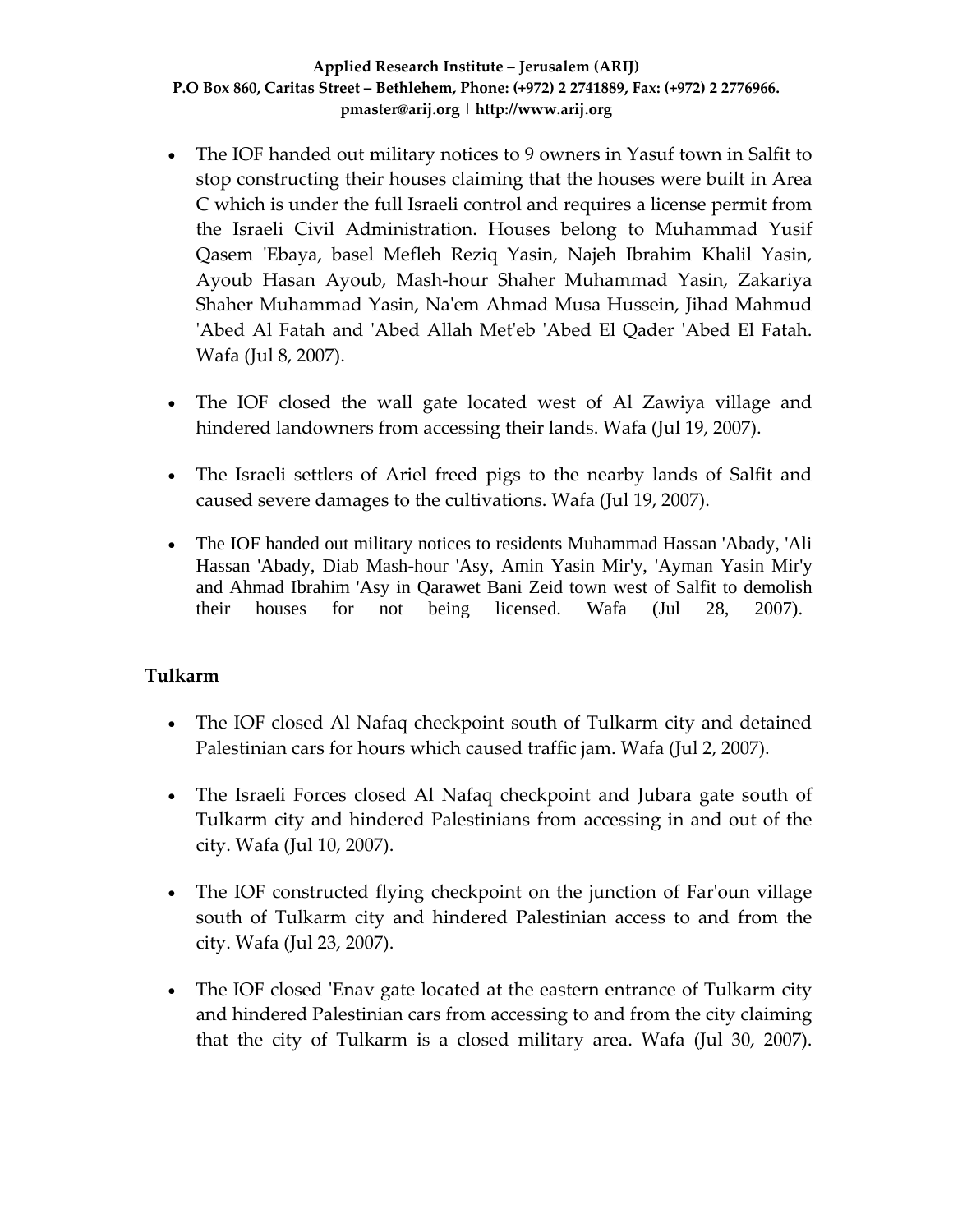### **Tubas**

- The IOF restricted the Palestinian movement through Tayseer checkpoint in the northern valleys. Wafa (Jul 25, 2007).
- The IOF detained hundreds of Palestinian people at Al Hamra checkpoint southeast of Tubas city. Quds (Jul 28, 2007).
- The Israeli Forces confiscated agricultural tractor owned by Ahmad 'Abed Allah Hafez Bani Odeh in Al Hadidya hamlet east of Tubas city. Wafa (Jul 29, 2007).

### **Gaza**

- The Israeli bulldozers staged into Beit Hanoun town under heavy barrage of gunfire and razed the under construction "Al Nur Mosque" in the area. Wafa (Jul 2, 2007).
- The Municipality of Al Maghazi in the middle of the Gaza Strip assured that the shells against the Municipality caused severe losses and damages to the building and to the nearby houses and commercial stores. Quds (Jul 2, 2007).
- The Israeli Forces staged into the refuge camps of Al Bureij and Al Maghazi took over several numbers of Palestinian houses and shelled on others causing losses and damages. Wafa (Jul 5, 2007).
- The Israeli bulldozers invaded Beit Hanoun town north of the Strip under heavy barrage of gunfire and razed agricultural lands in the eastern part of the town. Moreover, the IOF searched the house of ʹAdnan Al Shenbary in Al Banat Street eastof the town and detained family members in one room and caused damages to properties. Quds (Jul 6, 2007).
- The Israeli bulldozers staged into Al Kaf area in Beit Hanoun town and razed vast areas of lands and trees; whereby, the IO bulldozers partially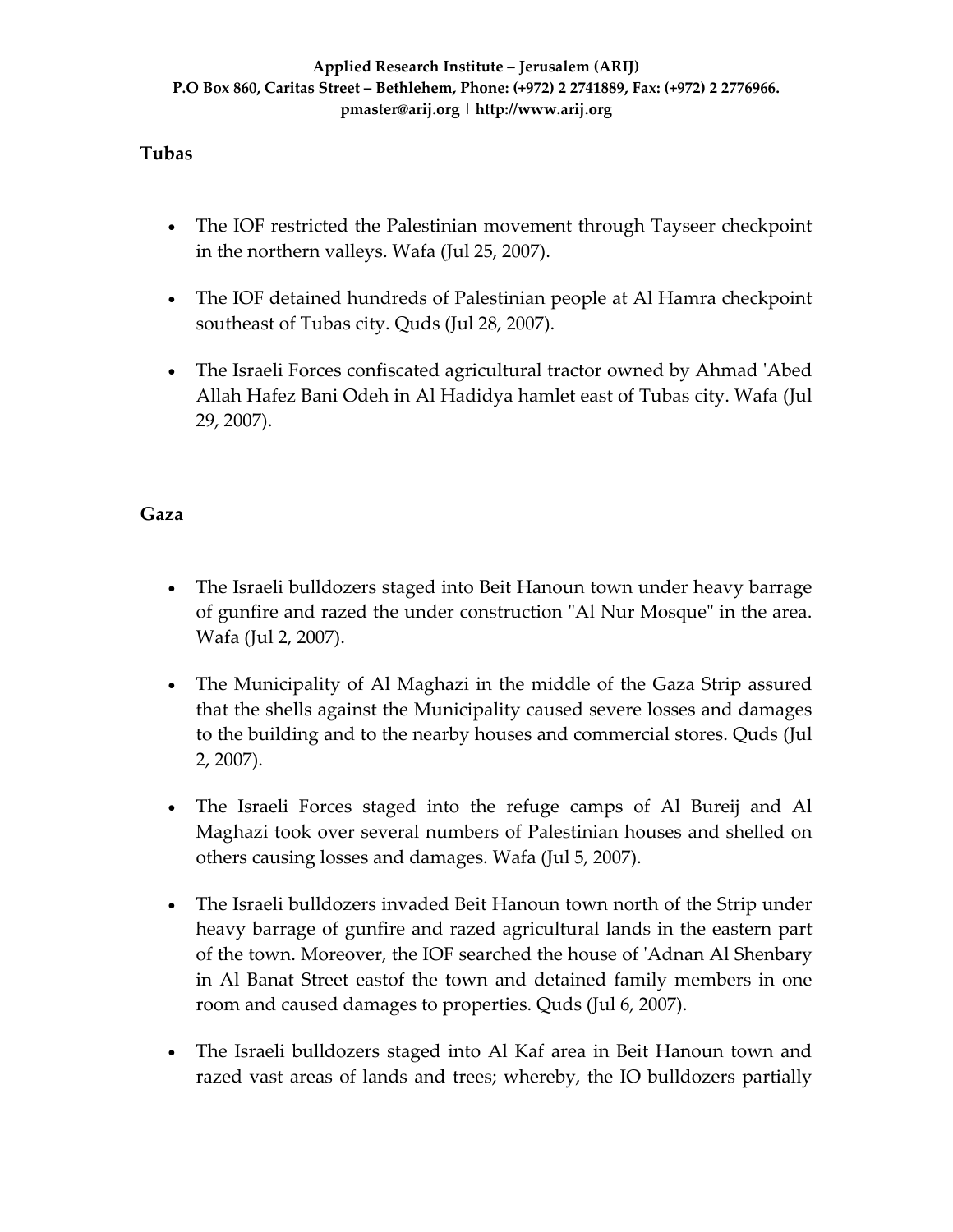demolished the house and the farm of Ahmad Al Nabahin. Quds (Jul 7, 2007).

- The Israeli troops invaded the eastern part of Rafah city and took over Gaza International Airport and turned it into military post and started razing lands in the area. Quds (Jul 14, 2007).
- The Israeli bulldozers razed lands in Al Nahda neighborhood northeast of Rafah city and took over houses and them into military posts. The IOF also hindered farmers from reaching their agricultural lands. Maan news (Jul 14, 2007).
- The IOF destroyed the four-storey building owned by Al Khateb family in Al Nasr neighborhood west of Gaza city and caused severe losses to the nearby houses and buildings. Wafa (Jul 24, 2007).
- The Israeli troops staged into Al Fakhary area and took over ten houses and turned them into military barracks and surrounded the Municipality building for several hours. Wafa (Jul 26, 2007).
- The Israeli bulldozers razed agricultural lands and plastic houses in Juhr El Deik area southeast of Gaza which belong to Al ʹAlamy, Al Burno and Al Ifrangy families. Quds (Jul 26, 2007).
- The Palestinian agricultural committees assured that the last Israeli incursion into Juhr El Deik and Al Fakhary areas caused the damage of 1250 dunums of lands planted with Vegetables, Fruits, Citrus and Olives and also damaged the infrastructures of water, electricity and waster water. Total losses were estimated at \$ 4 millions. Wafa (Jul 30, 2007).

### **Others**

• An Israeli plan to construct a city on the ruins of Homesh settlement which was evacuated on august 2005. The Israeli city will contain 20,000 housing units, educational, industrial and services centers. Arabs48 (Jul 2, 2007).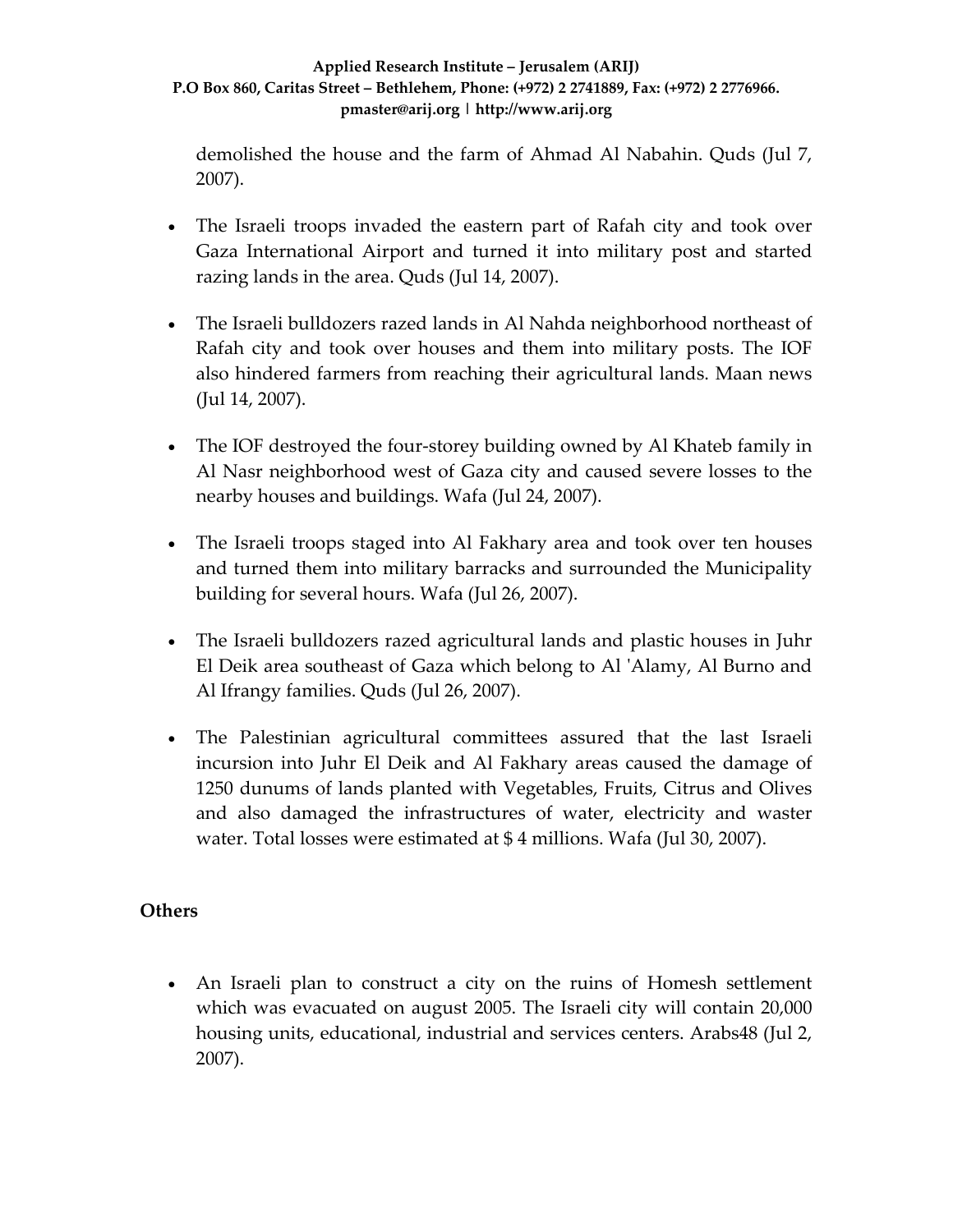- The Israeli authorities issued about 70 military orders to demolish Palestinian houses in Al Sura village in the Negev . Wafa (Jul 5, 2007).
- In a report issued by the Israeli movement peace now assured that Ma'ale Adumim has an area of 48,000 dunums of lands which is very similar to Tel Aviv city. The report also assured that among the Israeli settlements and outposts in the West Bank there were about 92 that witnessed expansion following the signing of Oslo accords in 1995. Wafa & Jpost (Jul 6, 2007).
- According to Israeli sources, 220 new immigrants from North America to arrive in during the coming days. Haaretz (Jul 10, 2007).
- The Israeli bulldozers razed lethal workshops and a house owned by Karam 'Awad in 'Ibilen town inside the 1948 Israeli borders. Wafa (Jul 10, 2007).
- The IOF demolished 24 houses in three village in the Negev. Wafa (Jul 20, 2007).

| District       | Land<br>Confiscated)Dunum) | Land<br>Threatened<br>(Dunum) | Uproted Houses<br><b>Trees</b> | Demolished     | Houses<br>threatned<br> of<br>Demolition |
|----------------|----------------------------|-------------------------------|--------------------------------|----------------|------------------------------------------|
| Bethlehem 3000 |                            | $\theta$                      | $\theta$                       |                | $\overline{0}$                           |
| Jerusalem      | 330                        | $\overline{0}$                | 0                              | 5              | $\overline{0}$                           |
| Jenin          | $\theta$                   | $\overline{0}$                | 0                              | $\theta$       | $\theta$                                 |
| Tulkarm        | $\overline{0}$             | $\overline{0}$                | $\theta$                       | $\overline{0}$ | $\overline{0}$                           |
| Ramallah       | $\theta$                   | $\theta$                      | $\Omega$                       | $\theta$       | $\theta$                                 |
| <b>Nablus</b>  | $\theta$                   | $\overline{0}$                | 3000                           | 2              | $\theta$                                 |
| Salfit         | $\theta$                   | $\theta$                      | $\theta$                       | $\theta$       | 22                                       |
| Jericho        | $\theta$                   | $\theta$                      | $\Omega$                       | $\theta$       | $\theta$                                 |
| Gaza           | 1250                       | $\theta$                      | $\theta$                       | $\overline{4}$ | $\overline{0}$                           |
| Qalqilyia      | $\theta$                   | 0                             | $\theta$                       | 3              | $\overline{0}$                           |